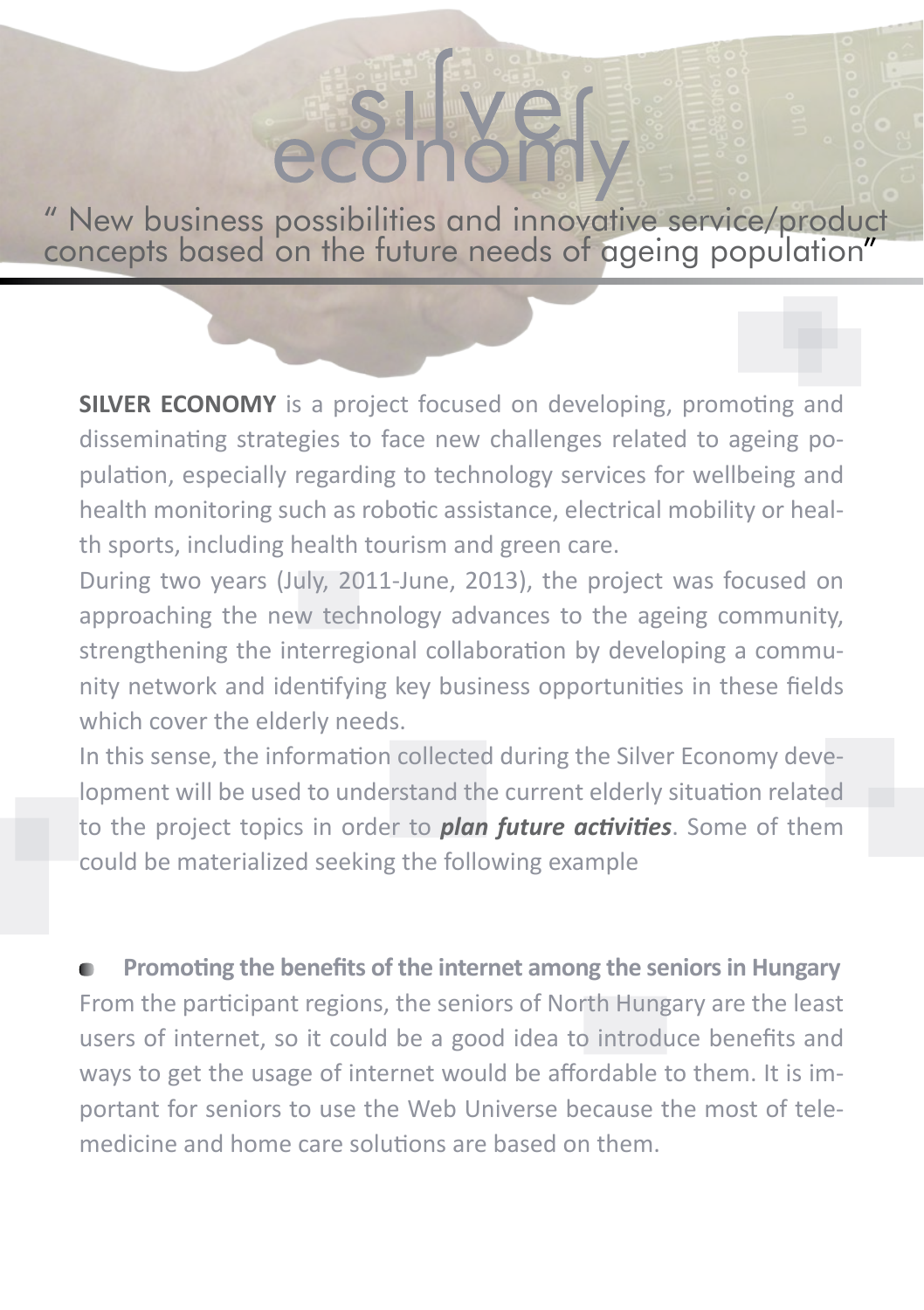## **Promoting health improvement and disease prevention through sport opportunities for the elderly**

The results of the survey have shown that with the exception of the seniors from Finland, the least frequent health improvement activity is related to the sport. However in every region the choice to take part in guided sport activities was a popular answer. The majority of the survey respondents claim that they knew there were sport opportunities for them, although they did not take part. So it would be necessary to promote different activities focused on helping the seniors to understand the benefits associated with a more active life.

### **Market positioning: electrical mobility and robotic assistance.**

In general, there is not enough information across the regions about electrical mobility solutions and also some of the people thought that current products were too expensive. So, companies with these kinds of products could carry out advertising activities in order to achieve both market positioning (including products explanation and the reason of these prices), and increasing awareness of users.

#### **New design concepts for developers of smart home**

Based on the collected information (showing the real needs and preferences of the surveyed seniors), and taking advantage of the latest results of other AAL European projects, the designers of intelligent homes should consider these data to complement or refine their design patterns in order to fit the needs of the elderly

#### **Promoting "health tourism" across regions**

Thanks to the collected information it will be possible to create a new network of health tourism across regions based on offering customized health packs, covering "healthy" places, medical checks and sport activities.

#### **Global assistance service**

Some of the assistance needs for the elderly are related to homework based on installing and starting new equipment and fixing broken things (plumbing, electricity, etc.). For this reason, entities capable to carry out some (all) of this services adapted to the elderly needs and under only one contact point (phone number) could be a new alternative to offer.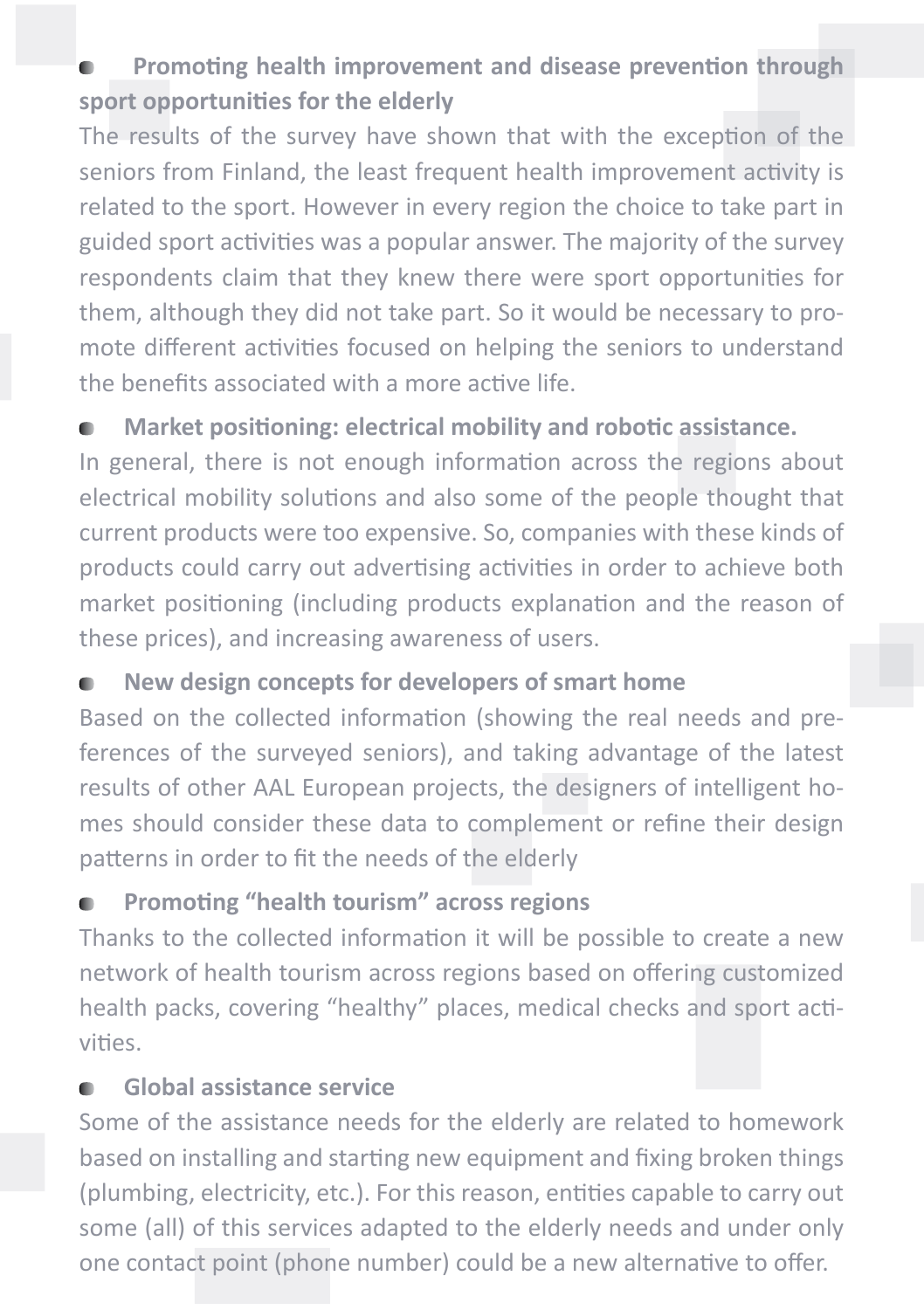# **RECOMMENDATIONS**

Moreover, one of the specific objectives of the project was focused on assisting the local authorities on the definition and/or implementation of strategies in order to give response to the demographic change. In this sense, all the activities carried out during the project (in particular, the survey analysis) provide to the consortium valuable information needed to articulate the *recommendations* shown below.

•Transfer of knowledge. In general, elders in every region did not have enough information related to the project topics or they had misconceptions about it. In addition, some companies & entrepreneurs could have a good opportunity with the elderly market but either they are too busy in their daily tasks, or they do not have information about it, For this reason could be interesting to carry out:

•Promotion and dissemination activities in both of ways, the elderly and companies. In this sense, it would be possible to increase the general awareness of an interested market niche such us the elderly.

•Developing vocational trainings and guidance for entrepreneurs: present/future, potential business reorientation, etc.

•Smart cities. Considering the current trends of the technological advancement it is strongly recommended for the local authorities to prepare for the impending needs of integration of the ambient assisted intelligent systems. The most of these systems are separated at the moment, but the technologies to make them interoperable are ready to be applied.